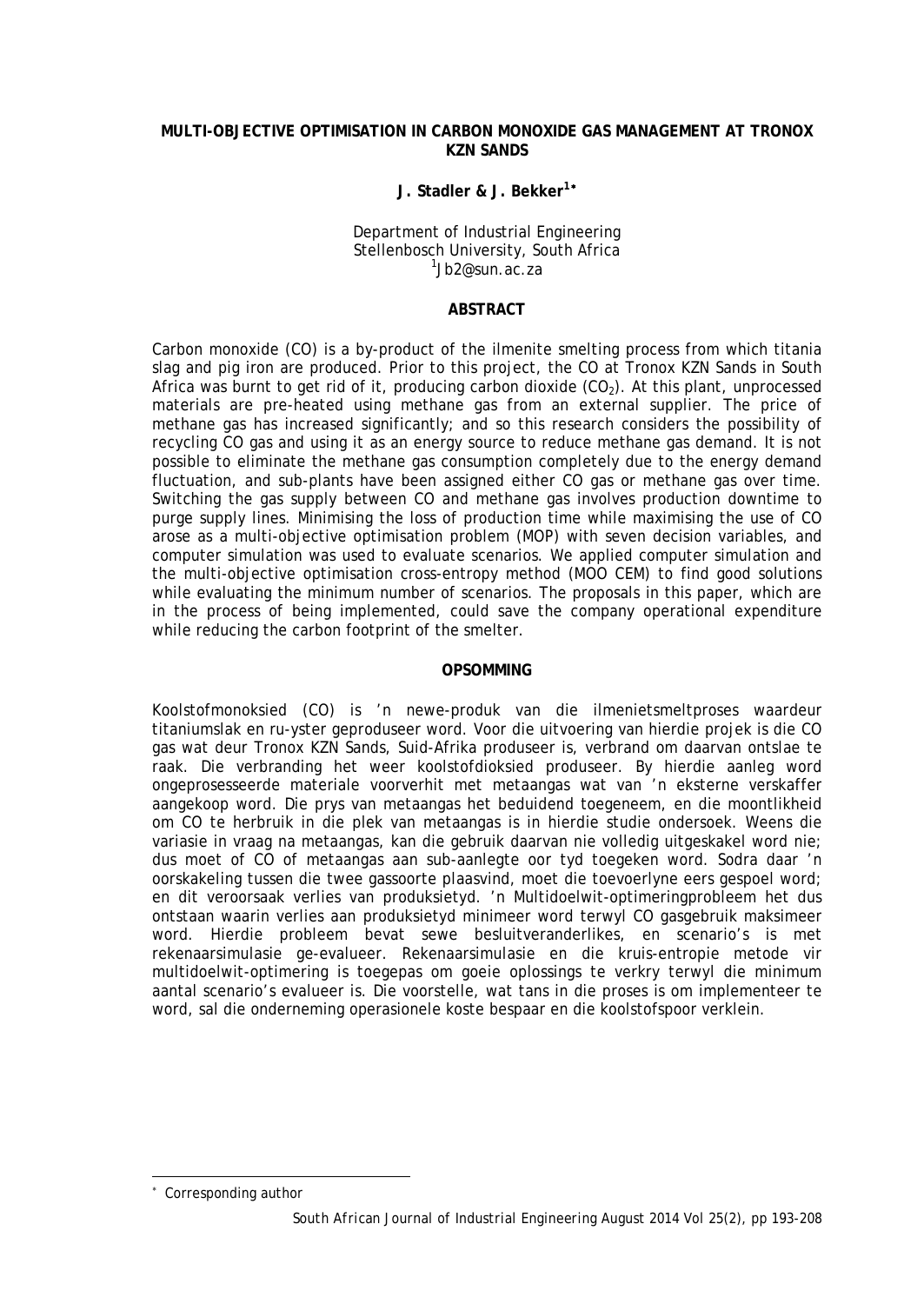# **1 INTRODUCTION**

In a minerals processing environment, stable production processes, cost minimisation, and energy efficiency are key to operational excellence, safety, and profitability. At an ilmenite smelter, typically found in the mineral sands industry, it is no different. Management of the ilmenite smelting process is a complex, multi-variable challenge involving high costs and safety risks.

A by-product of ilmenite smelting is superheated carbon monoxide (CO) gas, or furnace offgas. This gas is flammable and extremely poisonous to humans. At the same time, CO is a potential energy source for various on-site heating applications. Re-using furnace off-gas can increase the energy efficiency of the energy-intensive smelting process, and can save the cost of procuring other gas for heating purposes.

In this paper we show how computer simulation and multi-objective optimisation using the cross-entropy method (MOO CEM) were successfully applied in a project to near-optimise the use of CO gas at the Tronox KZN Sands operation in South Africa. The research contribution focuses on the applicability of the MOO CEM to an industrial problem.

### **2 MINERAL SANDS INDUSTRY**

The mineral sands industry forms an important link in the macro-economic value chain, as it is a key source industry for a variety of consumer industries as well as for the construction, motor, and aerospace industries. Mineral sands mining and beneficiation involve unique, sophisticated processes and technology that contribute to the complex operational and legislative environment associated with the industry.

Most mineral sands deposits are found in unconsolidated fossil shorelines, mostly several hundreds of metres to tens of kilometres inland from the present coastline. Mineral sands ore bodies essentially fall into two categories based on the mode of deposition: alluvial (deposited by water) or aeolian (deposited by wind) [\[1\].](#page-14-0) These deposits are found on almost every continent, with the most significant ones occurring in South Africa, Australia, and North America. The industry consists of two principal product streams: titanium dioxide  $(TIO<sub>2</sub>)$  minerals in the form of rutile, ilmenite, and leucoxene; and zircon [\[2\].](#page-14-1)

### **3 TRONOX KZN SANDS**

Tronox KZN Sands is one of three active mineral sands operations in South Africa, sand is located on the north coast of the KwaZulu-Natal (KZN) province near the town of Richards Bay. The company is a newly-acquired business unit of Tronox Limited, a chemicals firm listed on the New York Stock Exchange. The company started in 1994 as the Iscor Heavy Minerals project, with the first product being produced in 2001. During 2012 the managing share was sold by the South African top-40 mining company, Exxaro Resources, to US-based Tronox. The KZN business unit forms part of the bigger Mineral Sands division of Tronox, which includes another operation in South Africa (Tronox Namakwa Sands) and one in Western Australia (Tronox Northern Operations). Tronox is now the world's largest fullyintegrated producer of titanium dioxide pigment, the second-largest producer of zircon, and the third-largest producer of titanium feedstock [\[3\].](#page-14-2)

Tronox KZN Sands is a major exporter to Europe, North America, and the Far East, thereby earning foreign exchange for South Africa. The business unit employs around 1,050 staff members, with annual revenue exceeding US\$175 million per annum, with the potential to more than double the current annual revenue with the commissioning of the new Fairbreeze mine near Mtunzini in KZN, scheduled for the second half of 2014 [\[4\].](#page-14-3)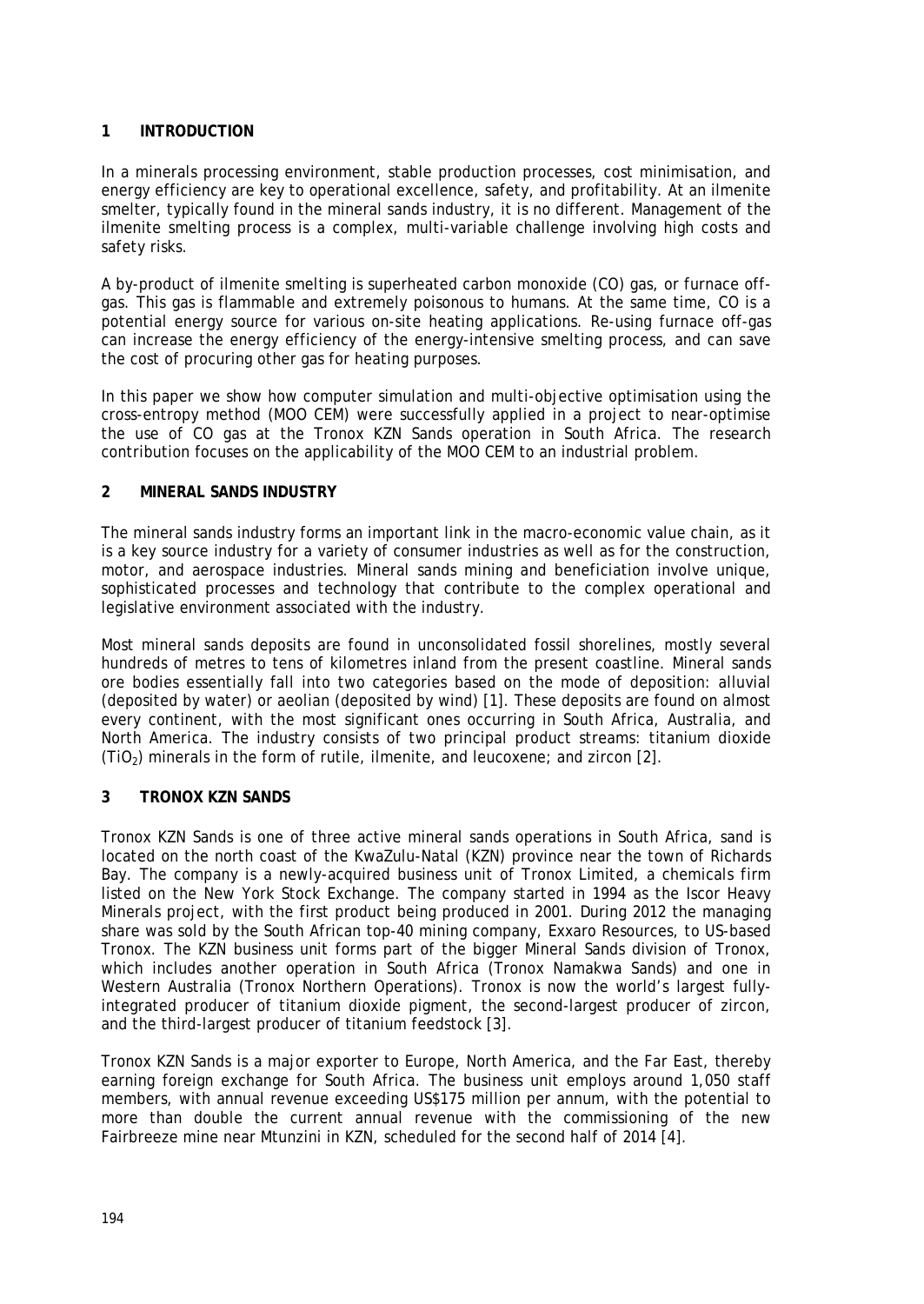# **4 PROCESS DESCRIPTION**

Hydraulically-mined material is called run-of-mine (ROM), and is concentrated to produce heavy mineral concentrate (HMC) in the Primary Wet Plant at the Hillendale mine near Richards Bay. The HMC, containing ilmenite, rutile, and zircon, is transported from the mine to the Mineral Separation Plant where rutile and zircon are produced as final products and crude ilmenite as an intermediate product. Rutile is exported for the production of pigment, refractory ceramics, titanium metal, and welding rods, while zircon is primarily used for the manufacture of ceramics, tile glazing, and refractories. The crude ilmenite is dried and further upgraded in the Unroasted Ilmenite Circuit (URIC) where smelter-grade ilmenite is produced. Anthracite is offloaded from external suppliers at the Reductant Processing Plant (RPP) where it is dried and prepared for smelting. The smelting of ilmenite, together with anthracite, in two 36 MW direct-current arc furnaces (smelters) produces different grades of low-manganese pig iron as final products for foundry markets, and titania slag as an intermediate product. The latter still requires cooling, crushing, drying, and separation into different size fractions at the Slag Processing Plant (SPP) before being shipped as titanium feedstock to Tronox pigment plants or being sold to external pigment producers. The Mineral Separation Plant, URIC, smelter, and SPP are all situated at the Central Processing Complex (CPC) outside the town of Empangeni. Figure 1 depicts the high-level process flow of the value chain at Tronox KZN Sands; the URIC, RPP and SPP are the focus of this study.





### **5 CO GAS PRODUCTION AND THE USE OF ON-SITE GAS**

This research focuses on the ilmenite smelting process, and specifically the by-product stream of CO gas. The basic chemical reaction inside the furnaces can be shown as

$$
\mathsf{FeTiO}_3 + C \rightarrow \mathsf{Fe} + \mathsf{TiO}_2 + \mathsf{CO} (g).
$$

Before this project began, all the CO gas produced at the furnaces was flared (i.e., burnt) at the emission stacks at the top of the two furnaces. The combustion of CO gas in atmospheric air produces carbon dioxide  $(CO<sub>2</sub>)$ . The volumetric flow of CO gas produced is approximately 9,000 m<sup>3</sup>/h, resulting in roughly 10,000 tons/month of  $CO<sub>2</sub>$  being emitted. This is comparable to the carbon footprint of 15 round trips between London and Hong Kong per month by a Boeing 747-400 carrying 420 passengers. The flaring of CO gas contributes a significant 86 per cent of direct  $CO<sub>2</sub>$  emissions, and adds roughly 24 per cent to the total carbon footprint of the KZN business unit.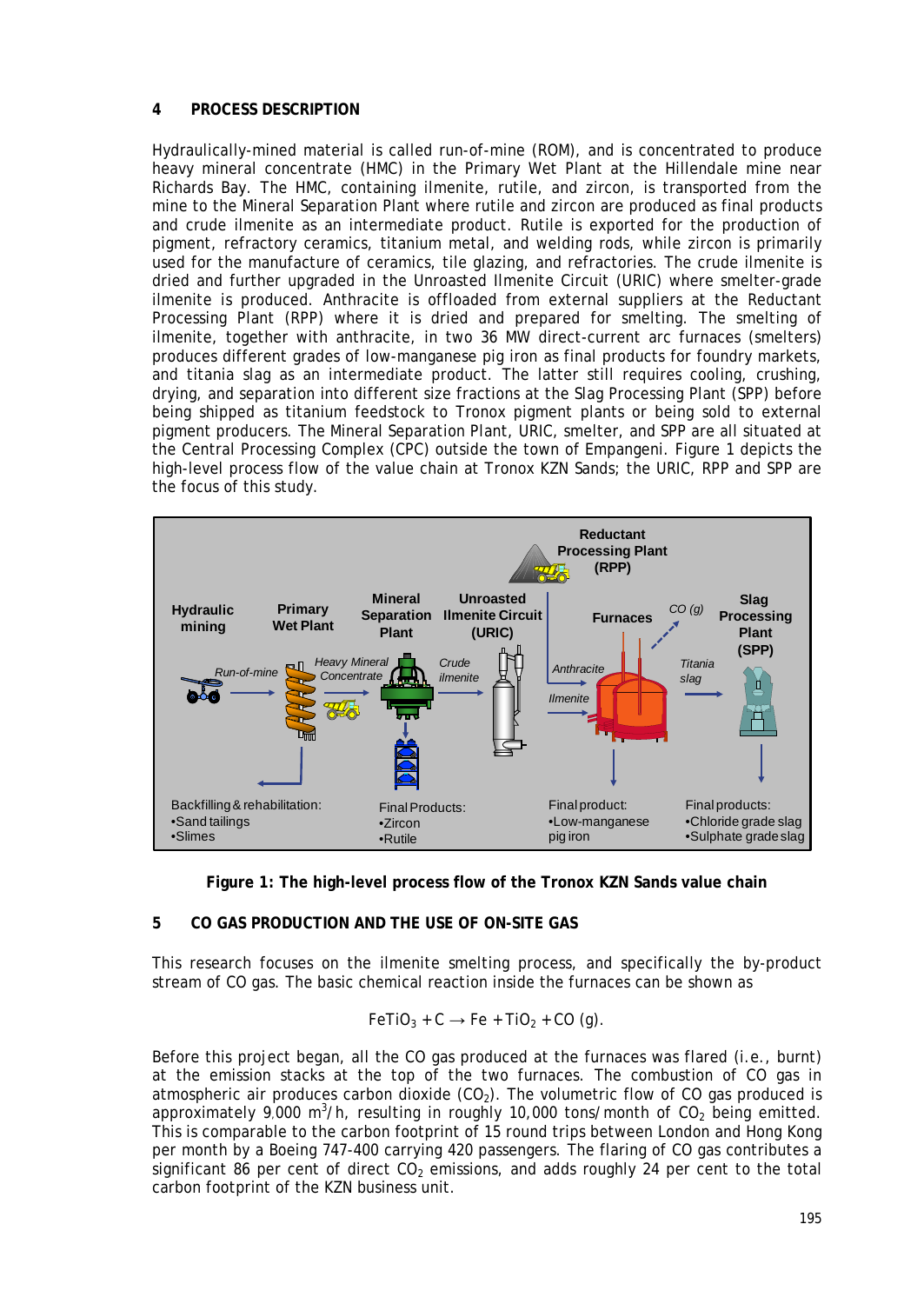The drying of feed material that enters the URIC, RPP, and SPP requires gas as a fuel source for the burners at these plants. The CPC has access to a pipeline of methane gas from an external supplier, but was designed with the intention of using the furnace off-gas on-site. For a number of strategic and operational reasons, however, the CO gas has not been used at the dryers for sustainable periods over the first decade of operation. Before this project began, the last previous attempt was in 2006. This implied that methane gas was continually being purchased and the CO gas was being flared.

### **6 OPPORTUNITY FOR IMPROVEMENT AND POTENTIAL BENEFITS**

Using CO gas to reduce the consumption and thus the cost of buying in methane gas had been a possibility since the inception of the plant. In 2007, a project was initiated to reevaluate the feasibility of this concept. Ilmenite smelting is known to be a complex pyrometallurgical process that constantly challenges production metallurgists [\[5\].](#page-14-4)

The initial investigation pointed out several challenges to implementing this solution. First, CO gas had never been used at the dryers for more than three consecutive months because of the historic unstable availability of CO gas, a result of process instabilities at the furnaces [\[6\].](#page-14-5) Due to the inconsistent CO gas availability, too many undesirable operational problems were foreseen in replacing the methane gas with CO gas. One of the main anticipated challenges was that, at times of an undersupply of CO gas, switchovers between CO and methane gas would be unacceptably disruptive to production. The existing technology at the CPC did not allow for fully-automated switchovers. Before and after every switchover, a section of the gas line would need to be purged with nitrogen to prevent flashbacks. Every switchover would result in lost production time, and required many hours to manage the switchover and purging.

Second, there is no pressure vessel at the CPC that would maintain a buffer capacity of CO gas to smooth fluctuations in supply. Since 2007, the high-level business priorities that drive the capital budget and deployment of project resources have not allowed for the construction of such a pressure vessel. This was still the case in the short- to medium–term in 2013.

Third, CO gas is highly poisonous, while also being colourless and odourless [\[7\].](#page-14-6) Implementing the project would imply that many new areas, and staff, would be exposed to CO gas at the CPC. The health and safety risks associated with the use of CO gas would result in additional costs and management responsibility. This awareness made management even more hesitant to prioritise the project in the face of a project funnel with numerous other, equally-pressing, lower-risk projects that needed to be done.

In the last instance, because the CO gas had not been distributed sustainably to the dryers for more than ten years, the distribution infrastructure had deteriorated to a state of inoperability, and did not comply with the latest regulations. In addition, at the time of reevaluating the project, the staff's knowledge of operating and maintaining the CO gas system was limited.

On the positive side, between 2007, when the re-evaluation started, and 2013, operational efficiency and stability at the furnaces had improved significantly and, with that, the availability and stability of CO gas supply. This improvement can be ascribed to increased process knowledge and the implementation of various continuous improvement projects. All this supported the case for change. Figure 2 indicates how the produced volumes of CO gas per furnace had increased from 2010 to 2012. Notice how volume per minute increased from 2010 to 2012 for each furnace.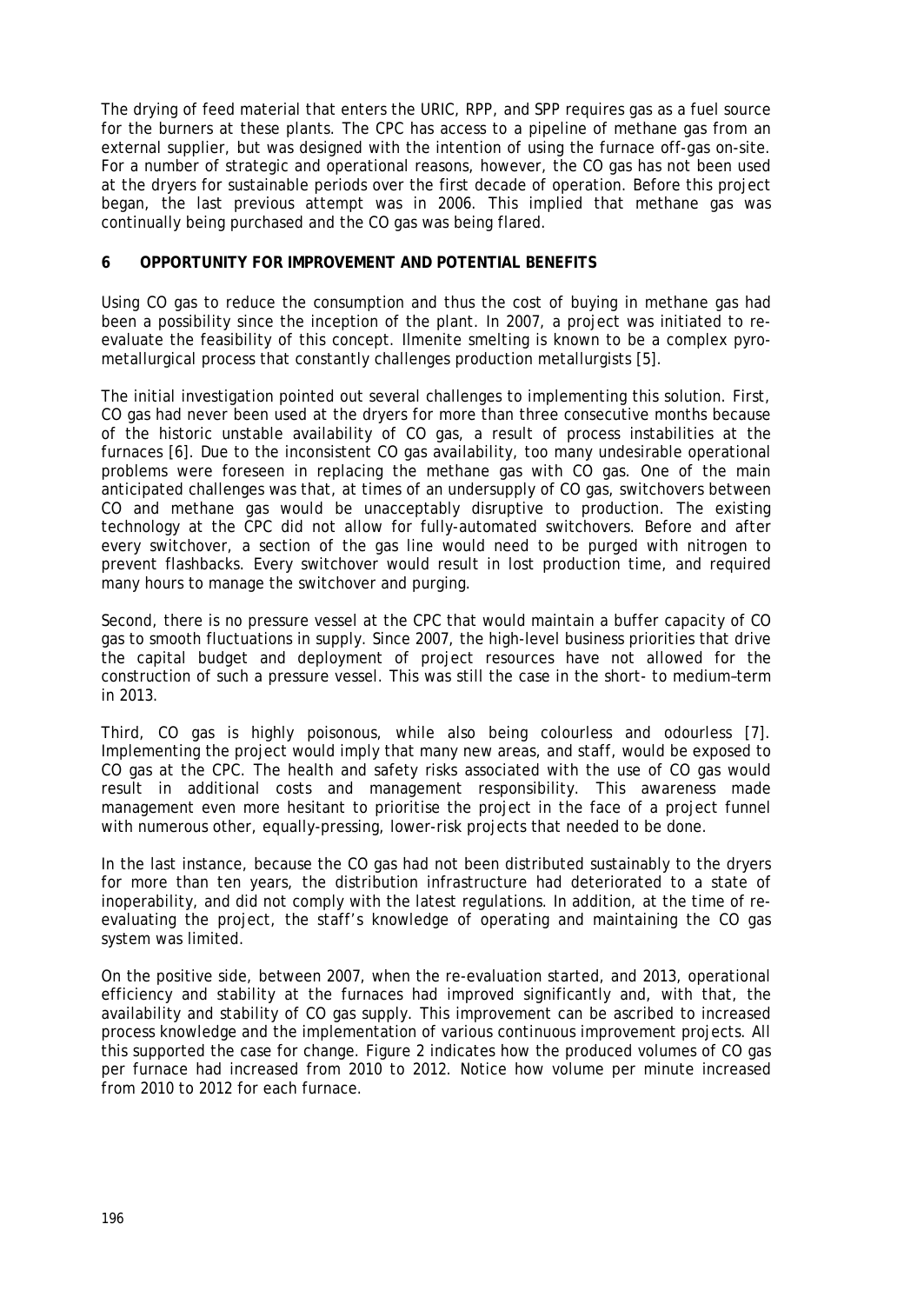

**Figure 2: Histograms of CO gas production in 2010 and 2012 for Furnace 1 (F1) and Furnace 2 (F2)**

Further, CO gas from furnace operations has been used successfully with significant economic and environmental benefits in a number of different industries around the world, including some applications in South Africa. In the steel industry particularly, CO gas from furnace operations (furnace CO gas) is used for the pre-heating of scrap, for the continuous charging of furnace feed material [\(\[8\]\)](#page-14-7), and for model predictive control in the automation of manually-controlled variables such as the forced-draught fan power and the airentrainment slip-gap width for the furnace off-gas process [\[9\].](#page-15-0)

Another industry application that uses furnace CO gas is the co-generation of electricity. Particularly in South Africa, where the national electricity utility experiences capacity shortages, investigating the use of furnace off-gases as a primary fuel source in power generation facilities has become increasingly important. Other producers of furnace CO gas in South Africa that produce the volumes required for electricity generation include Samancor Ferrochrome in Middelburg (Mpumalanga Province), Tronox Namakwa Sands in Saldanha (Western Cape Province), and Richards Bay Minerals in Richards Bay (KZN Province) [\[10\].](#page-15-1) Since 2011, a 13 MW co-generation project has been under way at the Tronox Namakwa Sands operation.

A visit to the Eramet ilmenite smelter in Tyssedal, Norway, showed the successful use of furnace CO gas in a pre-reduction process. These industry examples of the successful use of furnace CO gas gave further impetus to the project becoming a reality at Tronox KZN Sands.

The initial investigation identified two main potential benefits that could be gained from the successful implementation of the project:

- 1. A reduction of up to 90 per cent in the consumption of methane gas, with a potential cost-saving exceeding US\$170 000 per month, at 2012 methane gas prices and an exchange rate of ZAR8.50 to US\$1.
- 2. A reduction of over 5 per cent in the direct  $CO<sub>2</sub>$  emissions from the CPC, equating to a reduction of roughly 1.4 per cent in the carbon footprint. This has many qualitative advantages, and could even result in a financial benefit in the form of carbon credits or cuts in carbon taxes.

# **7 SOLUTIONS CONSIDERED AND APPROACH SELECTED**

The challenges that needed to be addressed to ensure the successful implementation of the project were split into two groups: investigative challenges and practical challenges. Before addressing the practical challenges, such as upgrades to the distribution infrastructure (pipelines, valves, burners, etc.), optimising the switchover control mechanisms, and training the staff, it was necessary to confirm whether the supply of CO gas was sufficient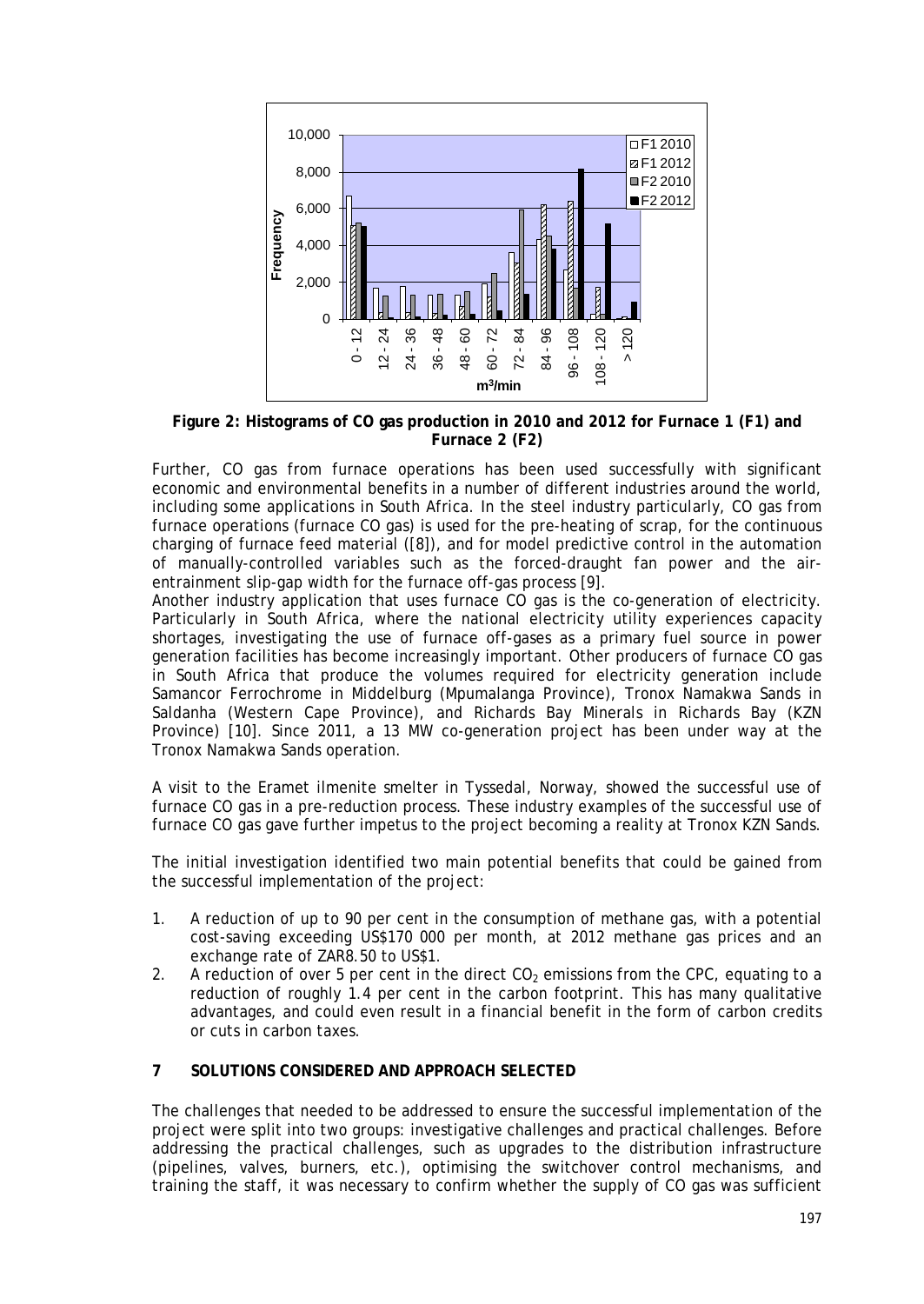and stable enough to meet the demand for gas at the burners. The Business Improvement section of the business, consisting of a small team of industrial engineers, was tasked with modelling and studying the CO gas supply-demand situation. Recommendations were to be provided to management and the project implementation team.

With access to different Operations Research/Management Science tools, the Business Improvement team considered the most appropriate way to model and study the problem. Existing static Excel models of the CO gas supply and demand, as well as metallurgical mass balance models, which model furnace behaviour and product streams empirically, were considered as part of the pre-evaluation. We concluded that the existing models of the CO gas system were inadequate to investigate the problem. The main shortcomings of the existing Excel models of CO gas supply versus demand were that they catered for neither the dynamic behaviour nor the stochastic nature of the supply of and demand for CO gas. These models could indicate that in, say, an average month, there would be sufficient CO gas for the demand under certain conditions, but they provided no insight into the nearinstantaneous supply-demand balance of CO gas. Due to the risk of operational disruptions caused by a negative CO gas balance occurring for short periods (a few minutes or hours), an evaluation based on averages was not satisfactory. The empirical metallurgical furnace models modelled physical and chemical properties and events in the process well, but provided no insight into the downstream operational issues associated with the distribution and utilisation of CO gas. Discrete-event simulation was therefore selected as the appropriate method to study the CO gas problem. The continuous gas flow was approximated through discrete time intervals of one minute's duration.

### **8 CONCEPT MODEL AND DESIGN OF EXPERIMENT**

A concept model of the supply-demand CO gas problem was developed. Two furnaces produced the CO gas from the supply side, while on the demand side there were three consumers of CO gas. The furnaces operate independently of one another. The level and stability of CO gas supply is a direct function of furnace availability and operational stability. The consumers are the URIC, RPP, and SPP, where drying of feed material occurs. The instantaneous demand for gas is a function of the combination of the plants set to receive CO gas, the feed rate and type of feed material into the plants, and whether or not the plants are operational at that time. Another factor affecting the supply-demand balance was the availability of the CO gas distribution plant. Cleaned CO gas is compressed at this plant before being distributed to the gas-consuming plants. The distribution plant is the pivot between the furnaces and the gas-consuming plants. The distribution of CO gas is governed by a prioritisation logic programmed into a digital control system. [Figure 3](#page-6-0) shows the basic conceptual model developed for the problem.

The graph in [Figure 4](#page-6-1) shows the average monthly requirements for gas energy in gigajoules (GJ) at the different plants. The gas consumption of a plant is dependent on the energy required per ton of feed material it receives. The URIC has the highest priority in the prioritisation logic, followed by the SPP and then the RPP.

A computer simulation model of the CO gas supply-demand problem was developed from the concept model in Rockwell Software's Arena® package while following the simulation process prescribed by Banks [\[11\].](#page-15-2) The process was modelled as a terminating system with a duration of 168 hours (one week).

Input data for the simulation model was collected from the operations management system database of Tronox KZN Sands. This allowed for the analysis of different sets of input data to determine statistical distributions for certain input variables. The detailed input data analysis will not be discussed here; we found, for example, that the CO gas production rate at Furnace 2 follows a beta distribution (65+beta(2.39,10) m<sup>3</sup>/min), and the URIC mean time to repair (MTTR) is lognormal distributed (lognormal(116, 492) minutes). From the 16 input variables identified, seven were identified as control variables, or decision variables (DVs), as shown in Table 1.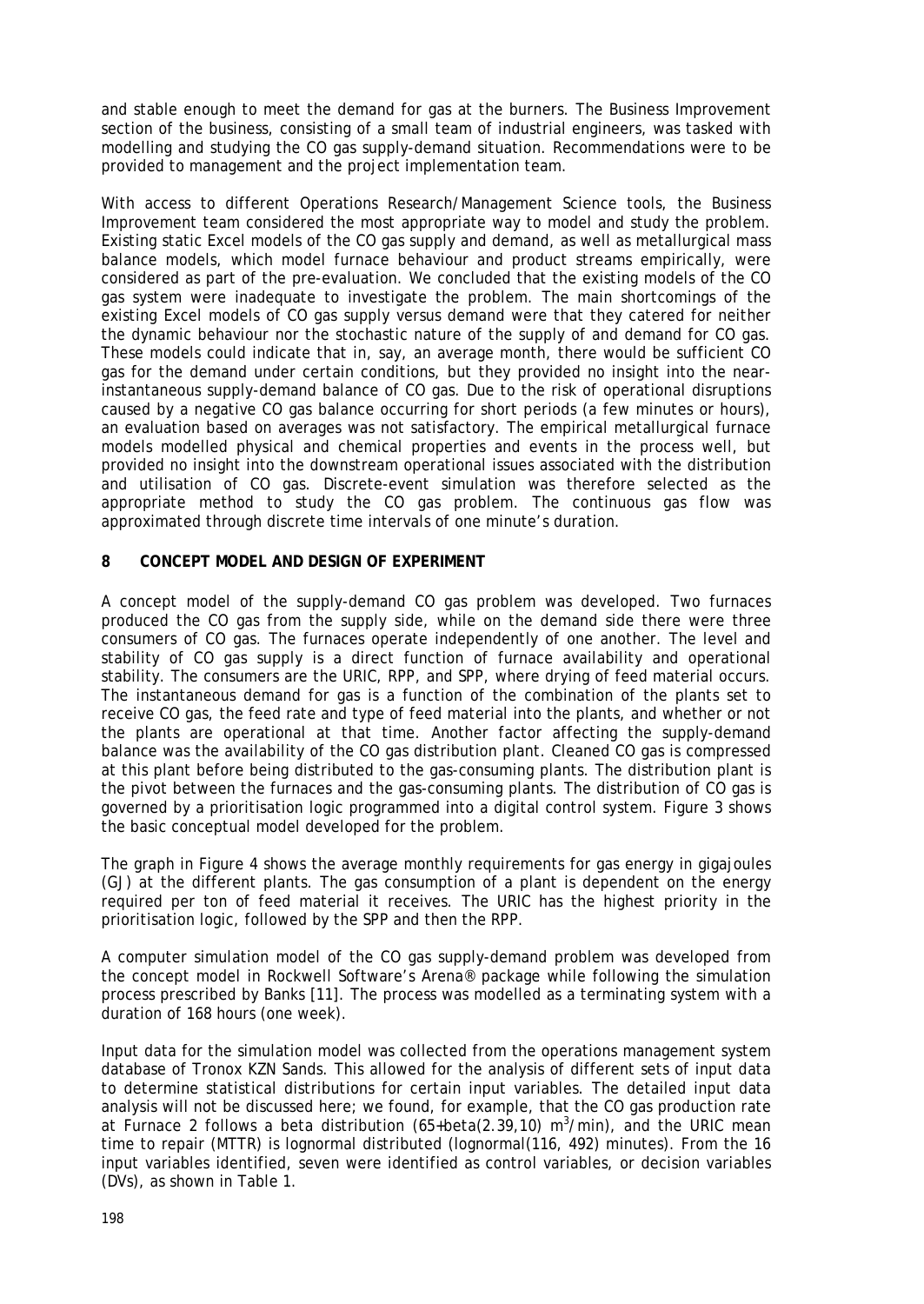

<span id="page-6-0"></span>**Figure 3: The conceptual model of the CO gas supply-demand problem**



**Figure 4: The average monthly consumption of gas**

<span id="page-6-1"></span>**Table 1: The decision variables identified from input variables associated with the CO gas problem**

| Index           | Decision variable (DV)                        | <b>Type</b>     | Range             |
|-----------------|-----------------------------------------------|-----------------|-------------------|
| $DV_1$          | URIC set to receive CO gas?                   | Discrete        | 0 or 1            |
| DV <sub>2</sub> | SPP set to receive CO gas?                    | <b>Discrete</b> | $0$ or $1$        |
| DV <sub>3</sub> | RPP set to receive CO gas?                    | Discrete        | $0$ or $1$        |
| $DV_4$          | Availability of CO gas distribution plant     | Discrete        | 80-100% step 0.5% |
| DV <sub>5</sub> | Availability of URIC dryer                    | <b>Discrete</b> | 86%, 90%, 94%     |
| $DV_6$          | Availability of SPP dryer                     | Discrete        | 86%, 90%, 94%     |
| $DV_7$          | Availability of RPP dryers 06 and 08 combined | Discrete        | 86%, 90%, 94%     |

Note that the URIC, SPP, and RPP are all part of the process, and none is more profitable than the other. The values of DV4-7 cannot be decided, but they were varied during the study to provide target availabilities for the maintenance team.

Prioritisation logic governing the simulation model was available from the on-site digital control system manuals [\[12\].](#page-15-3) During the modelling process it became clear that the interaction between system components required the problem to be modelled as a multi-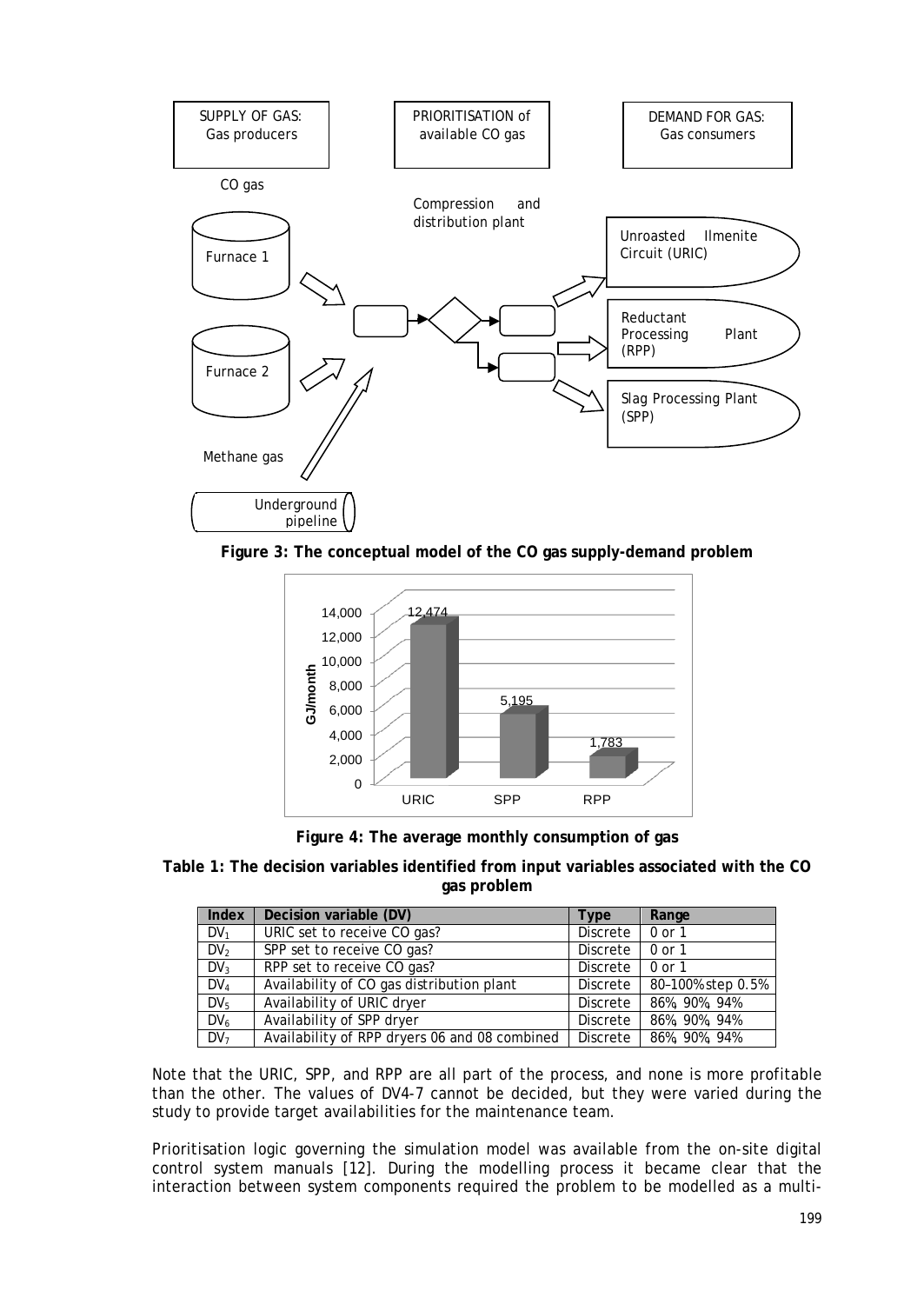objective problem (MOP). The two main conflicting output variables, or objectives, selected from a list of 15 output variables are shown in Table 2.

| Index | Objective                                                   | Type       | Min/Max  |
|-------|-------------------------------------------------------------|------------|----------|
|       | Average hours lost per plant per day                        | Continuous | Minimise |
| T2    | Average overall saving on methane gas cost per month (US\$) | Continuous | Maximise |

**Table 2: The main conflicting objectives that were studied using the simulation model**

Although it may seem that the two objectives identified for the optimisation of the CO gas problem can both easily be expressed in monetary value, which would render the study a single-objective problem, this would be an oversimplified assumption. First, translating the production time lost during a switchover at the different plants into a monetary value is not an arbitrary process, mainly because most of the plants involved produce intermediate products into stockpiles/buffers. This skews the monetary value of that product stream at any given moment. Second, and probably more relevant, the operational personnel explicitly requested an estimate of any expected operational disruptions that would occur should the project be implemented. This was to determine which configuration(s) resulted in minimum production loss. The production loss estimations could be used in profit/loss calculations if needed.

# **9 SIMULATION MODEL VALIDATION**

Before performing simulation production runs, the minimum number of replications required was calculated [\[13\],](#page-15-4) followed by validation (ensuring the correct model was built to represent reality satisfactorily) and verification (ensuring that the model was built correctly, with no syntax or run-time errors) of the model. The model was validated by comparing the estimated gas energy consumed in the model (in GJ/month) to the actual gas energy consumed for the same scenario and time period. We could not prove that the gas consumption is normally distributed, and so used the Wilcoxon rank sum test [\[13\]](#page-15-5) to compare the model output to the real system value. The Matlab test results are shown in [Table 3](#page-7-0) for a significance level of  $\alpha = 5%$ . It is concluded that the model is an adequate approximation of the real process, since  $p > a$ .

<span id="page-7-0"></span>

| Table 3: Validation of the simulation model: actual and model values |
|----------------------------------------------------------------------|
|----------------------------------------------------------------------|

| Actual         | 20 686 GJ/month |  |  |  |  |
|----------------|-----------------|--|--|--|--|
| Model (median) | 20 692 GJ/month |  |  |  |  |
| z-statistic    | 0.8737          |  |  |  |  |
| $p$ -value     | 0.3823          |  |  |  |  |

# **10 SCENARIO DEFINITION**

Another step that was needed before simulation production runs could be performed was to define the scenarios to be evaluated with the simulation model. These scenarios were defined as different combinations of the seven decision variables in Table 1.

First, we needed to evaluate each combination of gas-consuming plants to find a good or optimum combination. This resulted in seven possible on-off combinations of DV1, DV2, and DV3 (e.g., DV1=1, DV2=0, DV=0). The more plants set to receive CO gas, the higher the demand, particularly the peak demand, and therefore the higher the likelihood of switchovers (and thus lost production time) at the plants involved, but also the higher the possibility of a larger cost saving. In the case of an undersupply of CO gas, the prioritisation logic determines that the lowest-priority plant will be switched from CO gas to methane gas.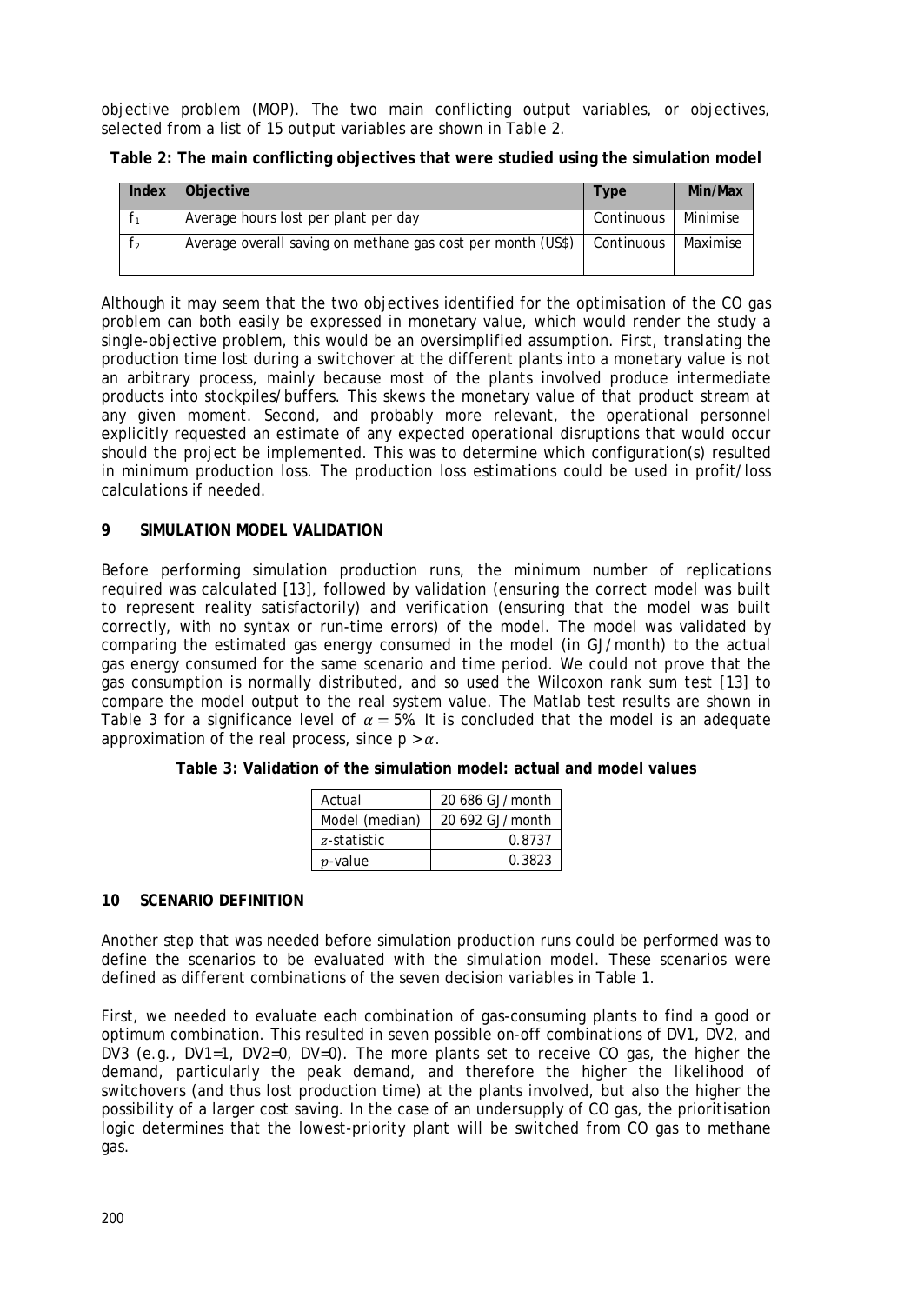The next consideration was the availability of the CO gas distribution plant, DV4: increasing its availability over the long term would increase the CO gas available for distribution, but this would incur maintenance costs that need to be offset against the cost saving on methane gas. The last consideration incorporated into the scenarios was the availability of the gas-consuming plants, i.e., DV5, DV6, and DV7. If a certain combination of plants is set to receive CO gas and one of the plants experiences downtime, the prioritisation logic dictates that the available CO gas will be distributed to the highest-priority users that are operational at that moment. Downtime at a high-priority user will also allow a lowerpriority user that is operating on methane at that time to switch back to CO gas. Incorporating all the feasible combinations of the seven DVs into the simulation study resulted in a search space of 7,560 scenarios to be evaluated.

### **11 NEAR-OPTIMISATION WITH A META-HEURISTIC**

Simulation does not necessarily guarantee the optimisation of the system under study, but primarily serves as a powerful analysis tool to observe system behaviour over time, and to test the impact of different scenarios in a less costly way than making actual system changes [\[14\].](#page-15-4) Thus, in order to find the values of system parameters (particularly DVs) that would yield the best scenario, some optimisation technique was required. Further, due to the multi-objective nature of the problem, in which two objectives of equal weight are to be optimised, a meta-heuristic capable of multi-objective optimisation (MOO) needed to be employed.

We selected the cross-entropy method (CEM), described in Rubinstein and Kroese [\[15\]](#page-15-6) and De Boer et al. [\[16\],](#page-15-7) as the optimisation technique to be used in conjunction with the simulation model. The CEM is a relatively recently-developed and computationally-powerful meta-heuristic. Due to the multi-objective nature of the problem, we selected the MOO CEM algorithm proposed by Bekker and Aldrich [\[17\].](#page-15-8) The algorithm is new, and few applications to industry problems are found in the literature. Application of this algorithm to an industry problem would therefore add to the body of knowledge, and potentially provide further evidence of the algorithm's suitability as an MOO technique, particularly for solving dynamic stochastic, real-world problems.

### **12 SIMULATION PRODUCTION RUNS AND RESULTS**

With the simulation study defined, the production runs were performed. We did an exhaustive enumeration of all 7,560 feasible scenarios for research purposes, which was followed by an optimisation exercise using the MOO CEM algorithm. For each scenario, a point estimator and interval estimator were estimated according to the procedure set by Law and Kelton [\[14\].](#page-15-4) The exhaustive enumeration yielded the true Pareto solution set, while an approximated Pareto front was obtained with the MOO CEM algorithm in significantly less computation time: we found a good solution when it was set 30 times faster. In terms of the performance of the MOO CEM algorithm, the difference in computation time illustrates the efficiency of the MOO CEM-approximated Pareto solution set.

[Figure 5](#page-9-0) shows the approximated Pareto front obtained with the MOO CEM algorithm, versus the values obtained in the exhaustive enumeration, for 2010 data.

[Figure 6](#page-9-1) shows how the MOO CEM-approximated Pareto front (containing 14 values) compares with the true Pareto front (containing 22 values), for 2010 data.

[Figure 7](#page-10-0) shows how the MOO CEM-approximated front changed when using 2012 data in the simulation. Clearly shown in this Figure is the increase in the expected cost saving and the decrease in the expected hours lost due to improved furnace operation and thus increased availability of CO gas.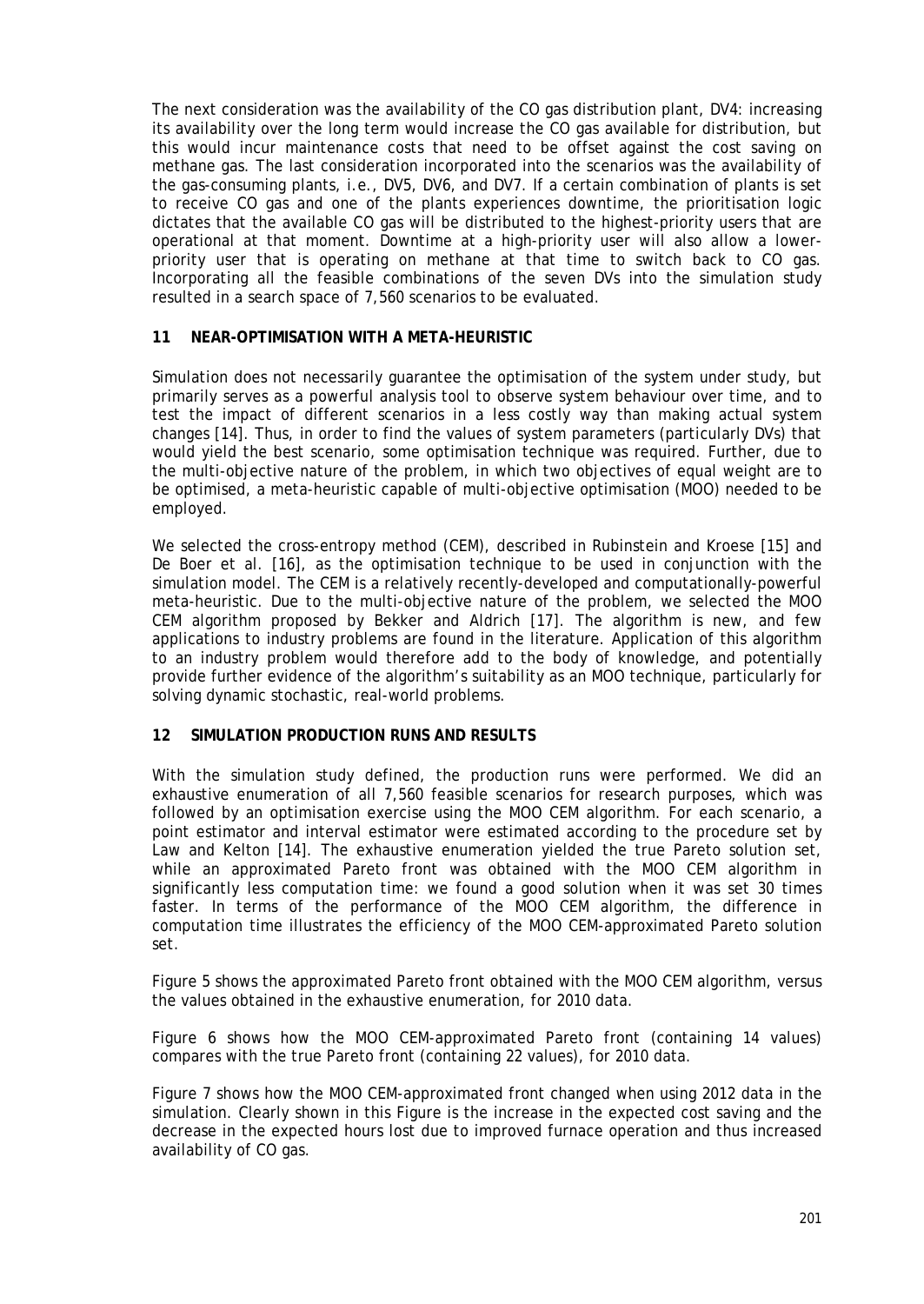

<span id="page-9-0"></span>**Figure 5: The objective space of the CO gas problem, showing values found in an exhaustive run and the MOO CEM-approximated Pareto front**



<span id="page-9-1"></span>**Figure 6: A comparison of the true Pareto front with the MOO CEM-approximated Pareto front of the CO gas problem**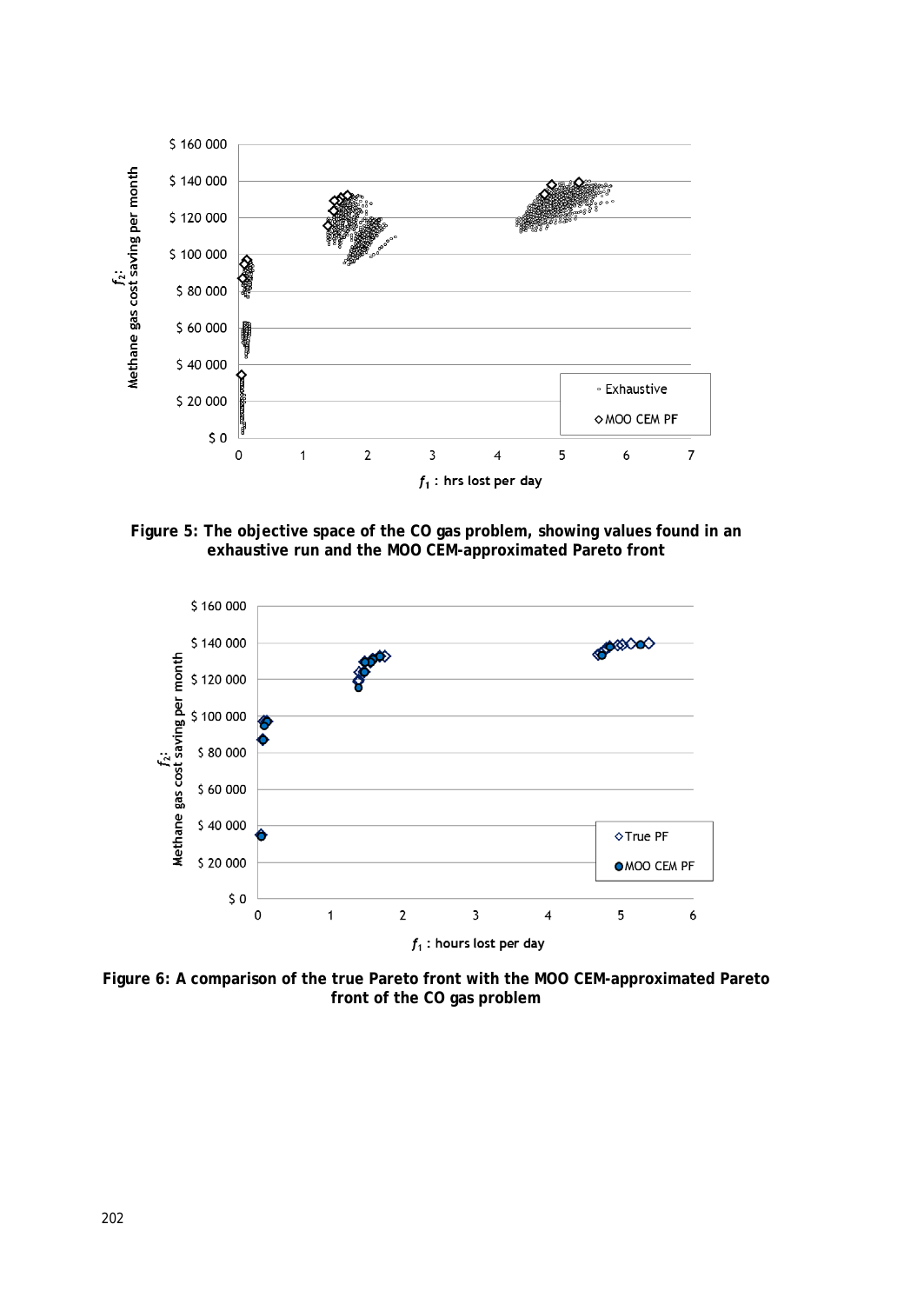

<span id="page-10-0"></span>**Figure 7: A comparison of the MOO CEM-approximated fronts obtained with 2010 and 2012 data**

The members of the approximate Pareto front for 2012 in [Figure 7](#page-10-0) have point estimators for  $f_1$  and  $f_2$  with their 95 per cent confidence interval half-width values  $hw(f_1)$  and  $hw(f_2)$ . These are shown in [Table 4,](#page-10-1) based on 10 pseudo-independent simulation replications.

| No.            | $DV_1$ | DV <sub>2</sub> | $DV_3$   | $DV_4$ | $DV_5$ | $DV_6$ | DV <sub>7</sub> | f <sub>1</sub> | $hw(f_1)$ | f <sub>2</sub> | $hw(f_2)$ |
|----------------|--------|-----------------|----------|--------|--------|--------|-----------------|----------------|-----------|----------------|-----------|
| 1              | 1      | 1               |          | 0.96   | 0.94   | 0.94   | 0.94            | 0.468          | 0.100     | 174 238        | 655       |
| $\overline{2}$ | 1      | 1               | 1        | 0.97   | 0.94   | 0.94   | 0.94            | 0.483          | 0.089     | 173 994        | 632       |
| 3              | 1      | 1               | 1        | 0.935  | 0.94   | 0.94   | 0.90            | 0.405          | 0.116     | 172 238        | 613       |
| 4              | 1      | 1               | 1        | 0.96   | 0.94   | 0.86   | 0.86            | 0.381          | 0.115     | 170 237        | 574       |
| 5              | 1      | 1               | 1        | 0.91   | 0.94   | 0.94   | 0.94            | 0.386          | 0.087     | 168 663        | 622       |
| 6              | 1      | 1               | 1        | 0.935  | 0.94   | 0.86   | 0.90            | 0.362          | 0.113     | 168 434        | 649       |
| 7              | 1      | 1               | 1        | 0.91   | 0.86   | 0.94   | 0.94            | 0.373          | 0.085     | 159 026        | 554       |
| 8              | 1      | 1               | $\Omega$ | 0.96   | 0.94   | 0.94   |                 | 0.150          | 0.050     | 158 857        | 294       |
| 9              | 1      | 1               | $\Omega$ | 0.97   | 0.94   | 0.94   |                 | 0.157          | 0.053     | 158 605        | 418       |
| 10             | 1      | 1               | $\Omega$ | 0.95   | 0.94   | 0.94   |                 | 0.133          | 0.059     | 158 418        | 387       |
| 11             | 1      | 1               | $\Omega$ | 0.91   | 0.94   | 0.94   |                 | 0.110          | 0.042     | 153 859        | 607       |
| 12             | 1      | $\Omega$        | 1        | 0.91   | 0.90   |        | 0.90            | 0.086          | 0.036     | 119 279        | 458       |
| 13             | 1      | $\Omega$        | 1        | 0.835  | 0.94   |        | 0.94            | 0.110          | 0.022     | 114 165        | 728       |
| 14             | 1      | $\Omega$        | $\Omega$ | 0.95   | 0.94   |        |                 | 0.000          | 0.000     | 110 680        | 317       |

<span id="page-10-1"></span>**Table 4: The values found for the 14 members of the approximated Pareto solution set and the associated DV values after application of the MOO CEM algorithm**

The approximate Pareto solution set can be interpreted as follows. Say, for example, that management decides that at least US\$150,000 per month must be saved on methane gas. As shown in row 11 of [Table 4,](#page-10-1) this will require the CO gas to be distributed to the URIC and the SPP while maintaining the gas distribution plant at 91 per cent, the URIC at 94 per cent, and the SPP at 94 per cent. Plant managers can expect a lost production time of 0.11 hours (seven minutes) per plant per day due to switchovers. This implies less than one expected switchover per day. It would be prudent to advise plant operators at the URIC and SPP to prepare for these switchovers to minimise disruptions.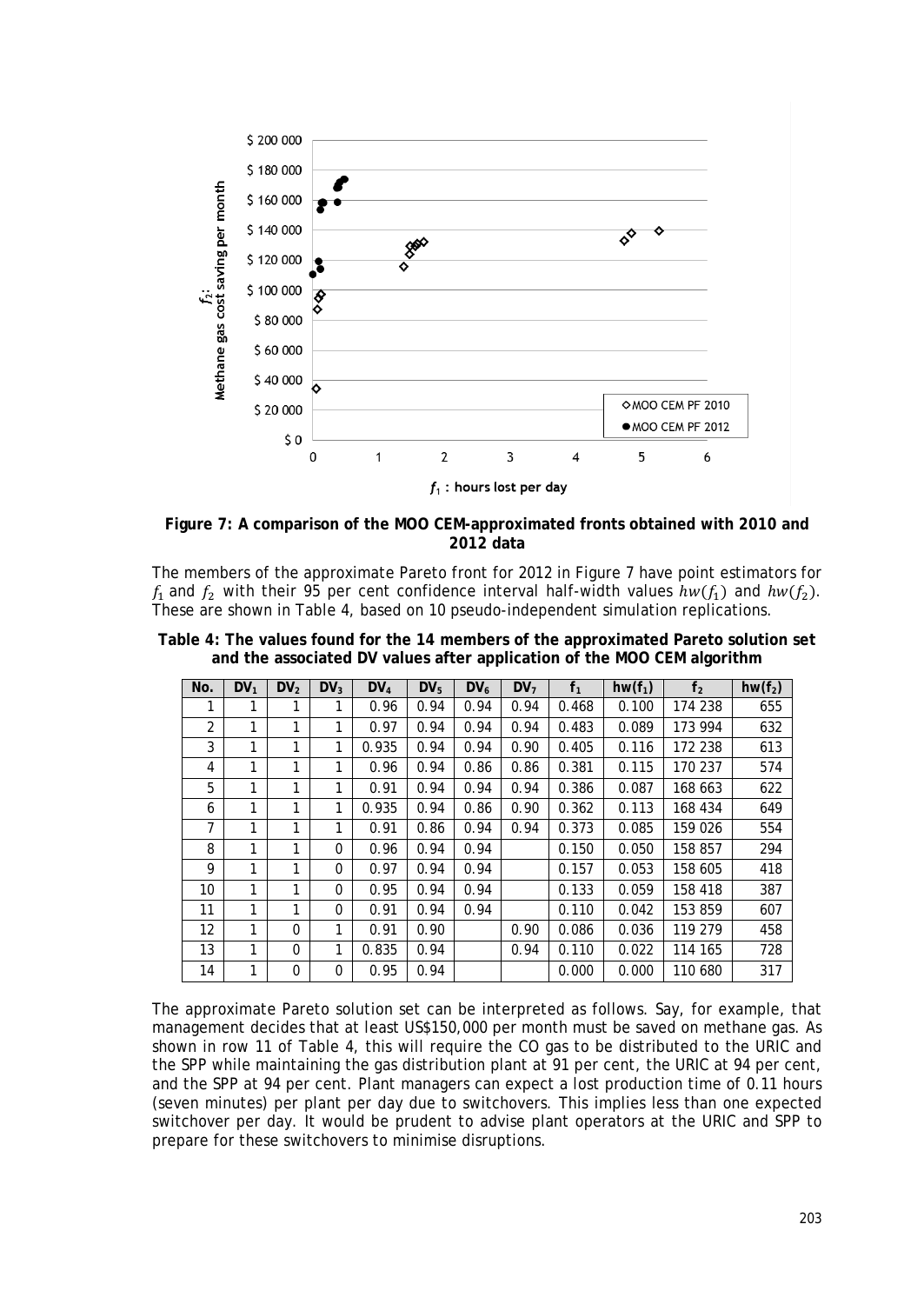Another approach is to select the solution with the highest 'utility' from the approximate Pareto set. The simplest technique is to use Simple Additive Weighting [\[18\].](#page-15-9) In this method, there are  $m$  solutions each with  $n$  objectives. The value of a competing scenario or solution is given by

$$
\varphi(S_i) = \sum_{j=1}^n w_j b_{ij}, \quad i = 1, ..., m
$$
\n(1)

with  $w_i$  the weight assigned by the decision-maker to objective *j*, and the larger the value of  $\varphi$ , the better the solution is relative to its competitors. The  $b_{ij}$  in (1) are normalised values of the objective function values [\[18\].](#page-15-9) Beneficial objectives are normalised with

$$
b_{ij} = \frac{a_{ij} - a_j^{min}}{a_j^{max} - a_j^{min}}, \qquad i = 1, ..., m, \ \ j = 1, ..., n
$$
  
h  

$$
a_j^{max} - a_{ij}^{max} \qquad i = 1, ..., n, \ \ j = 1, ..., n
$$

and cost objectives with

$$
b_{ij} = \frac{a_j^{max} - a_{ij}}{a_j^{max} - a_j^{min}}, \qquad i = 1, ..., m, \ \ j = 1, ..., n
$$

<span id="page-11-0"></span>where  $a_j^{max} = \max\{a_{1j}, a_{2j}, ..., a_{mj}\}\$  and  $a_j^{min} = \min\{a_{1j}, a_{2j}, ..., a_{mj}\}\$ . The utility values are shown in [Table 5](#page-11-0) for equal weights with  $f_1$  a cost objective (production downtime) and  $f_2$  a beneficial objective (monetary saving). Given these, solution number 10 has the highest utility. This means that in combination, the lost production hours and the amount saved on methane gas per month for solution 10 ( $\varphi(S_{10})=0.737$ ) is the 'best' value for the decisionmaker.

| No. | $f_1(h)$ | $f2$ (US\$) | $b_{ij}$ | φ     |       |
|-----|----------|-------------|----------|-------|-------|
| 1   | 0.468    | 174 238     | 0.030    | 1.000 | 0.515 |
| 2   | 0.483    | 173 994     | 0.000    | 0.996 | 0.498 |
| 3   | 0.405    | 172 238     | 0.161    | 0.969 | 0.565 |
| 4   | 0.381    | 170 237     | 0.211    | 0.937 | 0.574 |
| 5   | 0.386    | 168 663     | 0.201    | 0.912 | 0.556 |
| 6   | 0.362    | 168 434     | 0.250    | 0.909 | 0.579 |
| 7   | 0.373    | 159 026     | 0.227    | 0.761 | 0.494 |
| 8   | 0.150    | 158 857     | 0.689    | 0.758 | 0.724 |
| 9   | 0.157    | 158 605     | 0.674    | 0.754 | 0.714 |
| 10  | 0.133    | 158 418     | 0.724    | 0.751 | 0.737 |
| 11  | 0.110    | 153 859     | 0.773    | 0.679 | 0.726 |
| 12  | 0.086    | 119 279     | 0.822    | 0.135 | 0.479 |
| 13  | 0.110    | 114 165     | 0.773    | 0.055 | 0.414 |
| 14  | 0.000    | 110 680     | 1.000    | 0.000 | 0.500 |

**Table 5: The utility values of the Pareto solutions** 

### **13 CONCLUSIONS AND RECOMMENDATIONS FOR PROJECT IMPLEMENTATION**

The results obtained from the simulation study and optimisation allowed the following conclusions to be drawn:

- 1. The application of discrete-event simulation proved worthwhile, as it allowed for a much more thorough investigation of the CO gas problem compared with the results obtained with the business's existing static Excel models. While incorporating stochastic variables, the expected values of the objectives were estimated within 95 per cent confidence intervals.
- 2. Despite the lack of buffer capacity, benefits can be achieved through the dynamic prioritisation of CO gas. With the prevailing operational conditions and current equipment configuration at the business, it is not necessarily optimal to operate all the gas-consuming plants on CO gas, and definitely not optimal to distribute CO gas to none of those plants. The optimum combinations of plants to receive CO gas were found such that production disruptions would be minimised and savings maximised.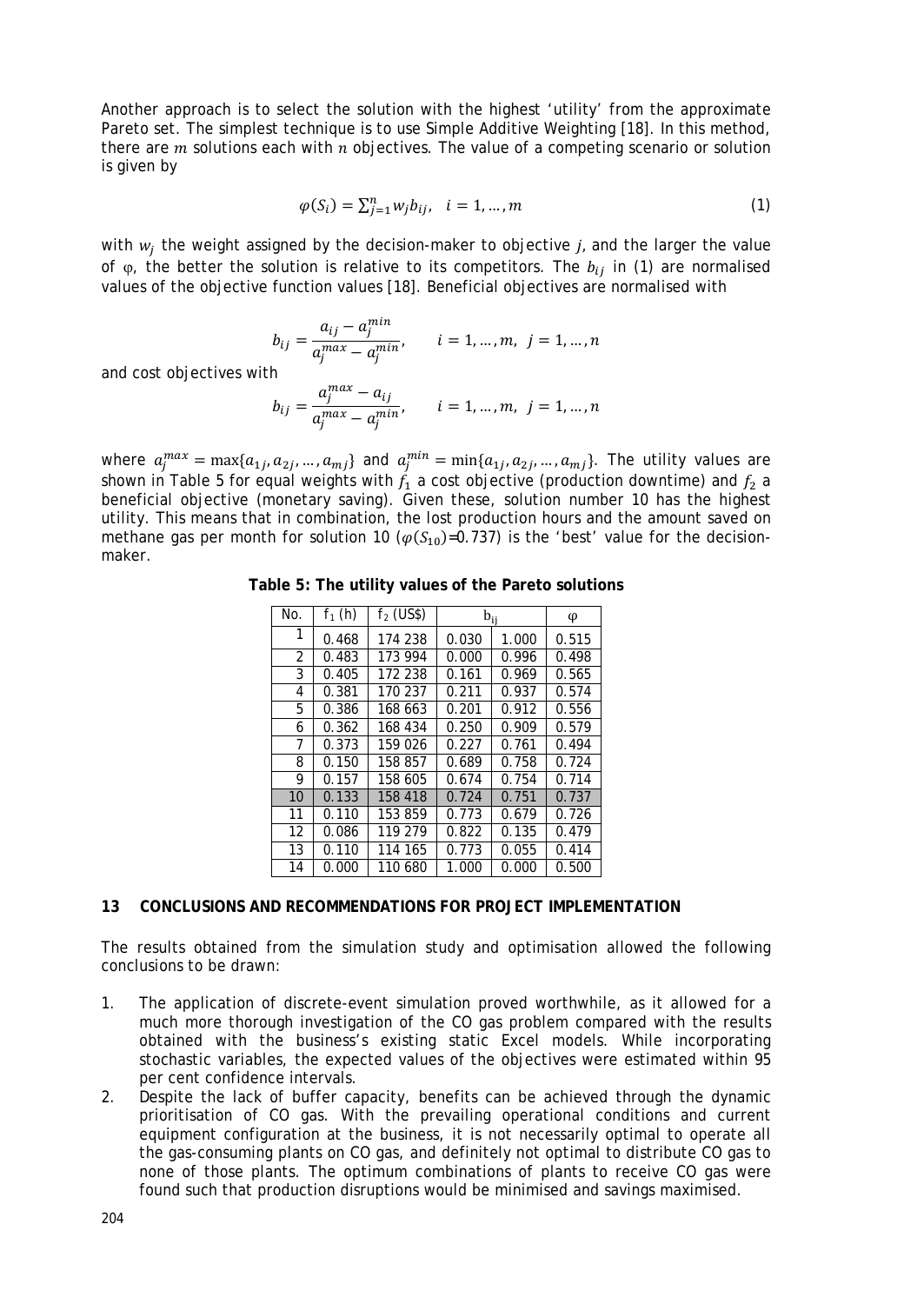3. The approximate Pareto solution set obtained with the MOO CEM-algorithm clearly indicates the trade-off between the two objectives. In particular, it was quantitatively shown how setting more plants to receive CO gas increased the expected lost production time at all the plants. Although this had been anticipated, the results quantified the extent of the potential loss. The Pareto front also makes clear the availabilities at which plants should be maintained to achieve the optimum benefit. The approximate Pareto solution set therefore serves as an effective management decision-making aid.

Based on the conclusions discussed above, the following recommendations were made to management and the project implementation team:

- 1. With reference to the approximate Pareto solution set, it is recommended that the distribution of CO gas gradually be increased to include more plants over time. It is recommended that the CO gas initially be distributed to one plant only, even though the intention is eventually to operate all the plants on CO gas. This recommendation is based on the awareness that, in practice, gaining knowledge and experience in initially operating a new system successfully at just one plant is likely to contribute to plant personnel gaining confidence more quickly, enabling them eventually to operate the full system. The Pareto front indicates that a decision initially to distribute the CO gas to one plant only means that the URIC should be the first to receive CO gas: see row 14 of the Pareto set in Table 4. This is expected to result in a cost saving of more than US\$110,000 per month, with an expected production time loss of less than one minute per day (roughly one switchover per week), and thus minimal disruptions during the learning process. Downtimes at the furnaces, particularly planned downtimes, should be communicated to URIC staff in advance to allow the URIC to switch to methane gas as seamlessly as possible.
- 2. After success is proven at the URIC, the CO gas can be distributed to any of the combinations of plants that form part of the Pareto solution set. The importance of maintaining the availabilities of the distribution plant and gas-consuming plants at the values prescribed in the Pareto solution set must be understood if the indicated cost savings and minimised switchovers are to be achieved.
- 3. The hazardous nature of CO gas cannot be emphasised enough. All measures need to be taken and capital made available to implement the required control measures such as signage, fixed CO gas monitors, and alarms on the digital control system to minimise this risk.

### **13.1 Implementation**

The implementation of this project was delayed for a number of years, but top management started focusing on it in early 2011 when the unit cost of methane gas increased rapidly, as shown in Figure 8. A further contributing factor was the increased pressure on the business to implement 'green projects' to lower its environmental impact, particularly its carbon footprint. The completion of the simulation study and the presentation of recommendations to management came at the right time, and resulted in the drawing up of a management-approved implementation plan in 2011.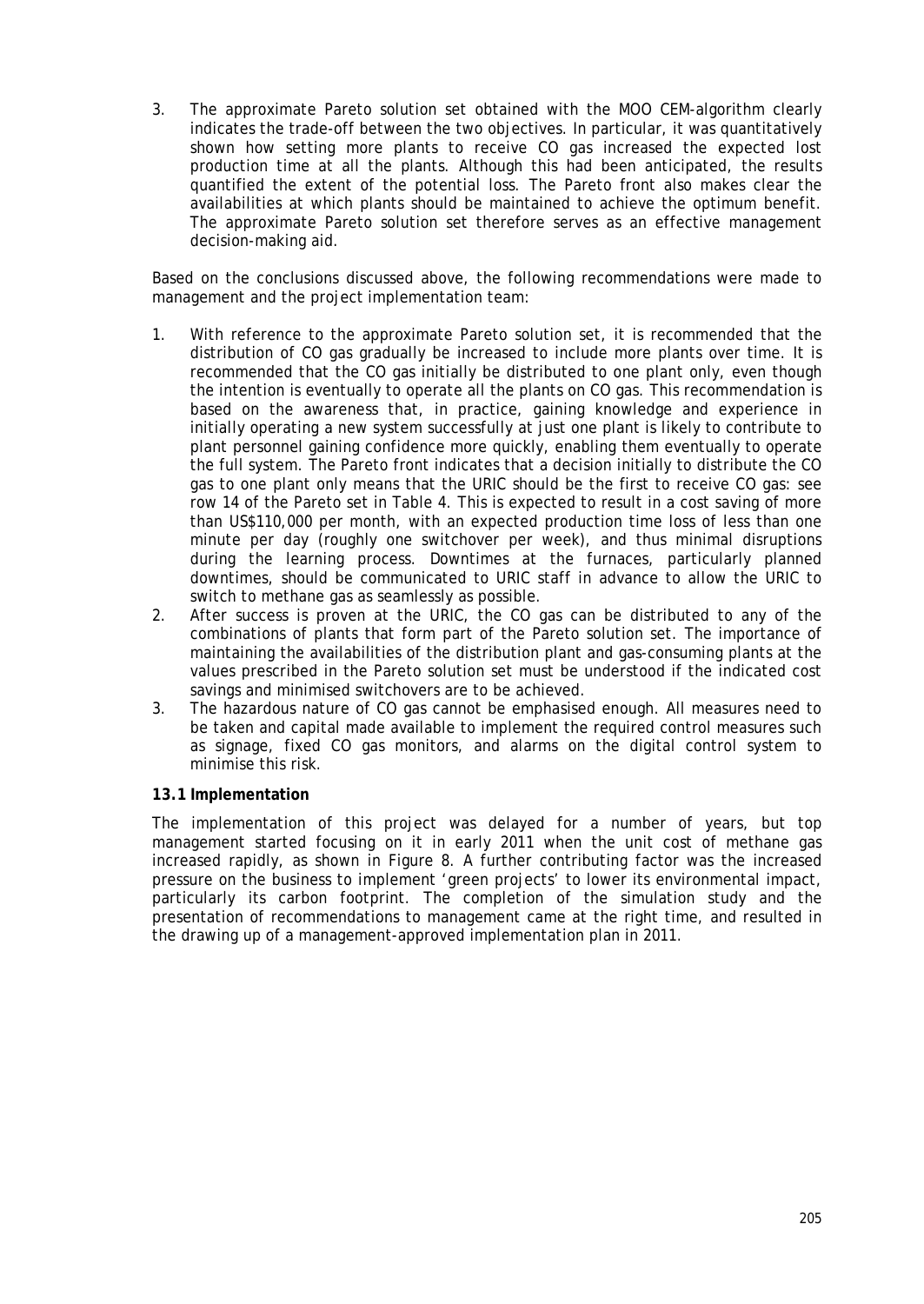

**Figure 8: Percentage increase in methane gas unit cost since 2006**

The practical challenges listed earlier in this article were addressed by the plant managers and the project implementation team as follows:

- 1. Appropriate pressure and thickness tests of the CO gas distribution infrastructure were conducted at the URIC and RPP, and are in process at the SPP.
- 2. Capital was and is currently being spent on repairing the distribution infrastructure and ensuring compliance with the relevant South African Pipeline Gas Association (SAPGA) standards.
- 3. Responsibility for the maintenance of the distribution infrastructure has been clarified between plant managers.
- 4. Updating of Standard Task Procedures (STPs) and training manuals for operating and maintaining the CO gas system began in 2011, and was completed for the URIC and the RPP. Staff training was done in parallel.
- 5. Management took note of the expected disruptions due to switchovers. The safe and swift handling of switchovers was made part of staff training.

Factors beyond the control of the Business Improvement team resulted in the infrastructure reparations, compliance testing, and certification being completed first at the RPP. As a result, the CO gas system was commissioned at the RPP first. Despite this not being in line with the recommendation to commission the URIC first, it proved to be a major step forward in actually implementing the project after more than 10 years of flaring all the CO gas. Initially, commissioning the RPP only allowed management to phase in the implementation while having the luxury of troubleshooting the newly-commissioned system one plant at a time. The commissioning of the URIC on CO gas started in November 2012 with short CO gas runs and troubleshooting. Full commissioning of the URIC was completed in the fourth quarter of 2013. Capital was approved for upgrades to the SPP CO gas infrastructure by March 2013, while the conversion of the SPP burner was completed by December 2013. Upgrades to and certification of the CO gas pipelines at the SPP were still underway during December 2013.

# **13.2 Benefits realised to date**

Some benefits have already been realised. First, the mere fact that the implementation of this project was approved and became the focus of management for the first time in the life of the business is a significant milestone. Second, the fact that the full upgrade and certification of the CO gas distribution infrastructure is in process is another significant milestone. Having all the relevant staff trained in operating and maintaining the CO gas system and updating the training material are further significant benefits.

The RPP was commissioned in April 2012, and run-time on CO gas has steadily been increased. At the time of writing this article, the RPP had been processing on average 74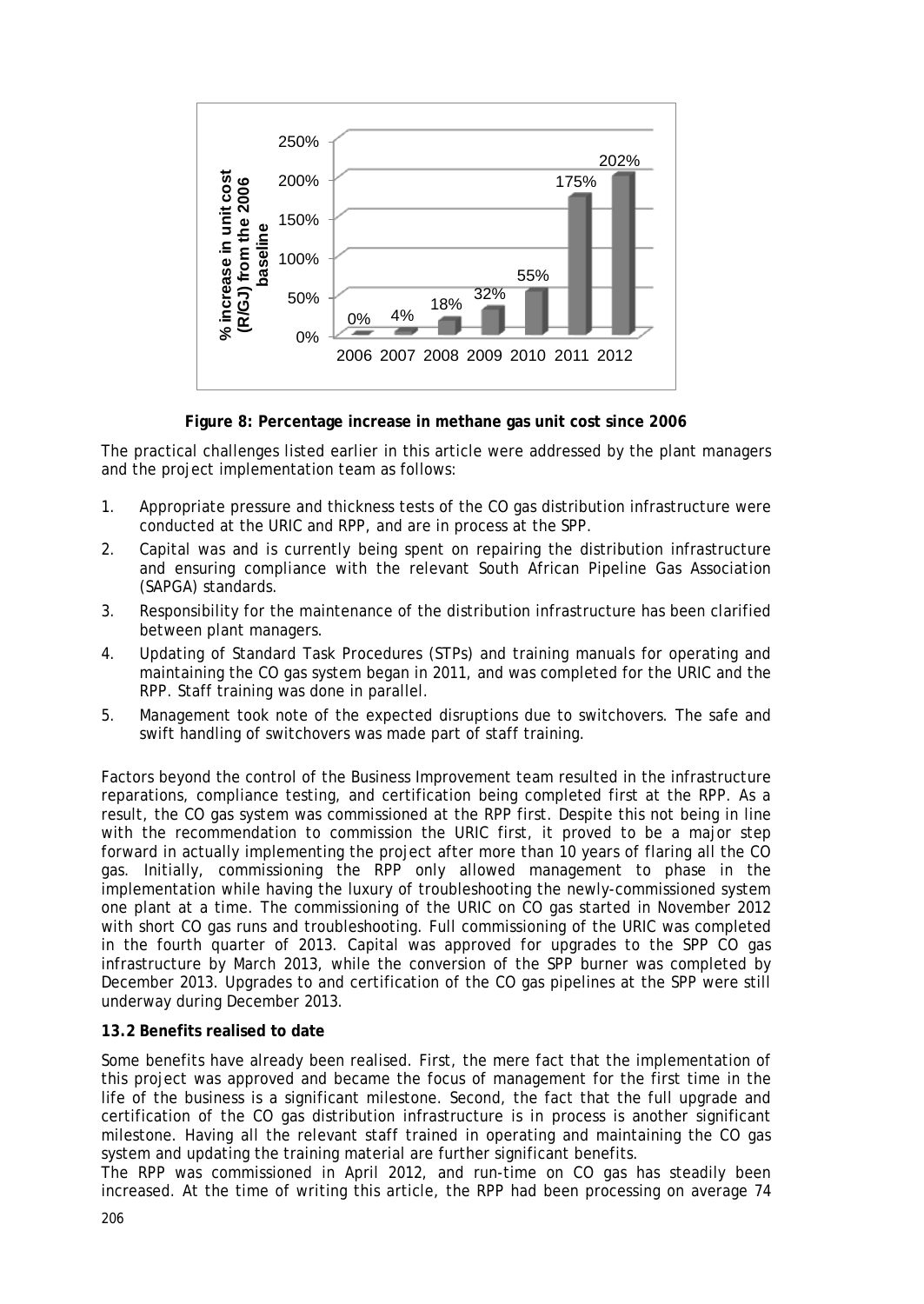per cent of its feed per month on CO gas from June 2012 onwards, while implementation of the project at the URIC had just been completed, and at the SPP it was still in process. Implementation of the project has so far resulted in a cost saving of US\$22,400 per month over the first 18 months of operation.

This project has become an intra-company example of Tronox's commitment to a greener economy.

### **13.3 Further Investigation**

The following possibilities were identified for further investigation. These are expected to result in even greater economic and environmental benefits:

- 1. Investigate the use of a pressure vessel to maintain a CO gas buffer to ensure constant CO gas supply. As an interim means to improve the steady availability of gas at the burners, the full automation of switchovers should be investigated.
- 2. Investigate the co-generation of electricity. If the current trend of rising electricity prices in South Africa continues, this option might become lucrative. Not only is the cost benefit expected to be higher than using the CO gas for drying feed material, but this option has the potential to decrease the carbon footprint of Tronox KZN Sands by up to 24 per cent. Lessons can be learnt from the co-generation project at the Tronox Namakwa Sands operation.
- 3. Investigate the re-commissioning of the furnace pre-heaters that also operate on CO gas. This will increase the energy efficiency of the furnaces by reducing the MWh/ton of ilmenite smelted. This also has the potential to decrease the carbon footprint, in that less electric energy is required to produce the same tons of titania slag from preheated feed material.

#### **13.4 Further research**

The ranking and selection of the scenarios entering the Pareto set must be refined. In this work we accepted solutions that rank high numerically, but the statistical significance of differences should be evaluated as in [**Error! Bookmark not defined.**] and in [\[19\].](#page-15-10)

#### **ACKNOWLEDGEMENTS**

We acknowledge the Tronox KZN Sands management team, particularly the Central Processing Plant Operations managers and the Planning and Optimisation manager for their support of the project. We also acknowledge the Central Processing Plant Production and Maintenance superintendents for providing valuable insight into operational issues, and for playing a vital role in the implementation of the project. Finally, the Tronox KZN Sands Projects department deserves acknowledgement for taking responsibility for the detailed planning and implementation of the project.

### **REFERENCES**

- <span id="page-14-0"></span>[1] **Jones, G**. 2009. *Mineral sands: An overview of the industry*. Unpublished. Capel: Iluka Resources Limited.
- <span id="page-14-1"></span>[2] **Oomardath, V.** 2009. *Overview of the mineral sands industry*. Unpublished. Empangeni: Exxaro KZN Sands Limited.
- <span id="page-14-2"></span>[3] **www.tronox.com**. Retrieved from http://www.tronox.com/our-company/. Accessed on 26 April 2013.
- <span id="page-14-3"></span>[4] **www.miningweekly.com.** Retrieved from http://www.miningweekly.com/article/ revisedfairbreeze-bar-submitted-in-search-of-project-approval-2012-03-16. Accessed on 26 April 2013.
- <span id="page-14-4"></span>[5] **Z**i**etsman, J.H. & Pistorius, P.C.** 2006. Modelling of an ilmenite-smelting DC arc furnace process. *Minerals Engineering*, 19, pp. 262–279.
- <span id="page-14-5"></span>[6] **Rajkumar, K**. 2012. *Post implementation review – CO gas utilisation at URIC and reductant*. Empangeni: Tronox KZN Sands Limited.
- <span id="page-14-6"></span>[7] **Penney, D.** 2000. *Carbon monoxide toxicity*. Boca Raton: CRC Press LLC.
- <span id="page-14-7"></span>[8] **Turkdogan, E**. 1996. *Fundamentals of steelmaking*. London: Institute of Materials, Minerals and Mining.